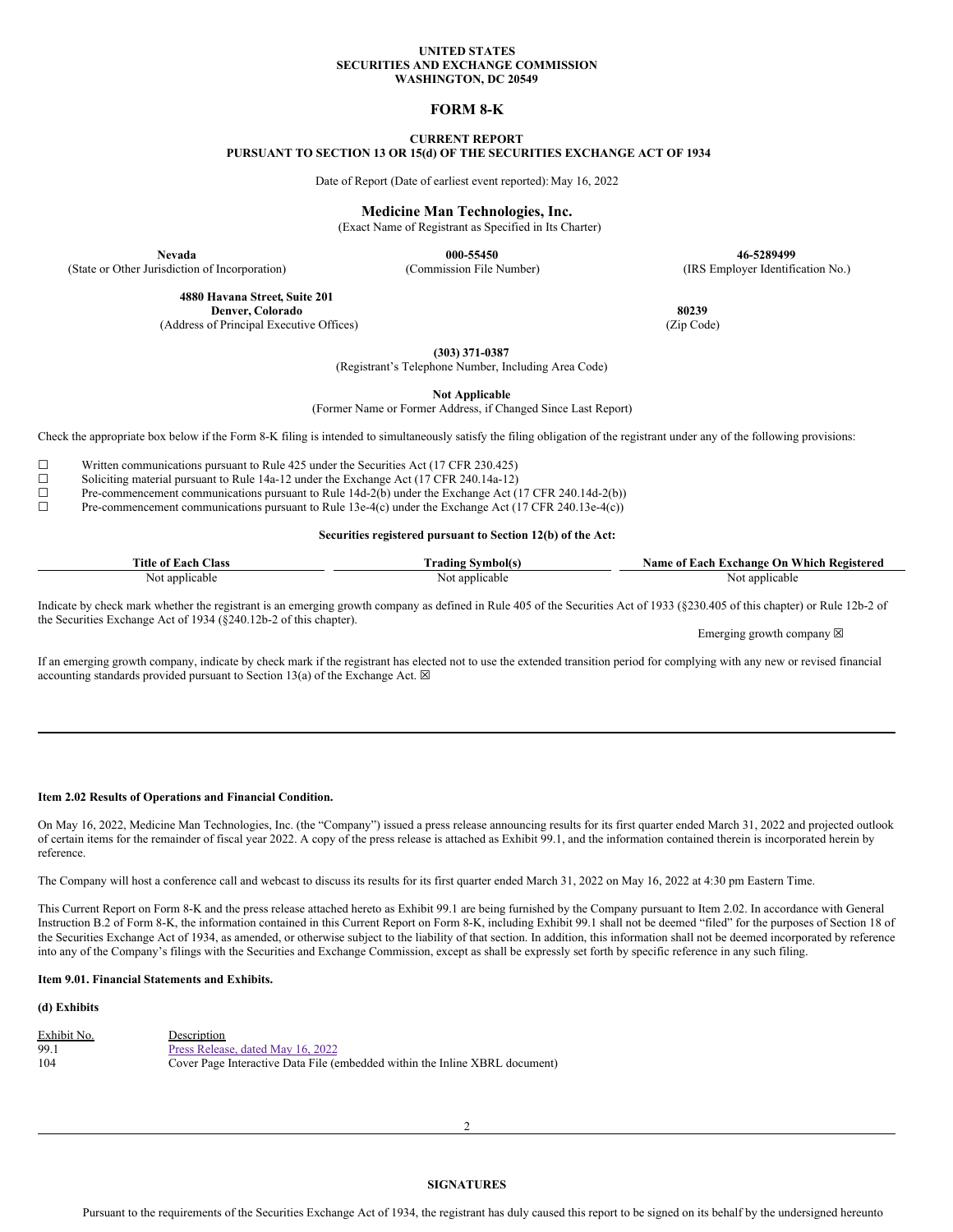Date: May 16, 2022

# **MEDICINE MAN TECHNOLOGIES, INC.**

By:/s/ *Daniel R. Pabon* Daniel R. Pabon General Counsel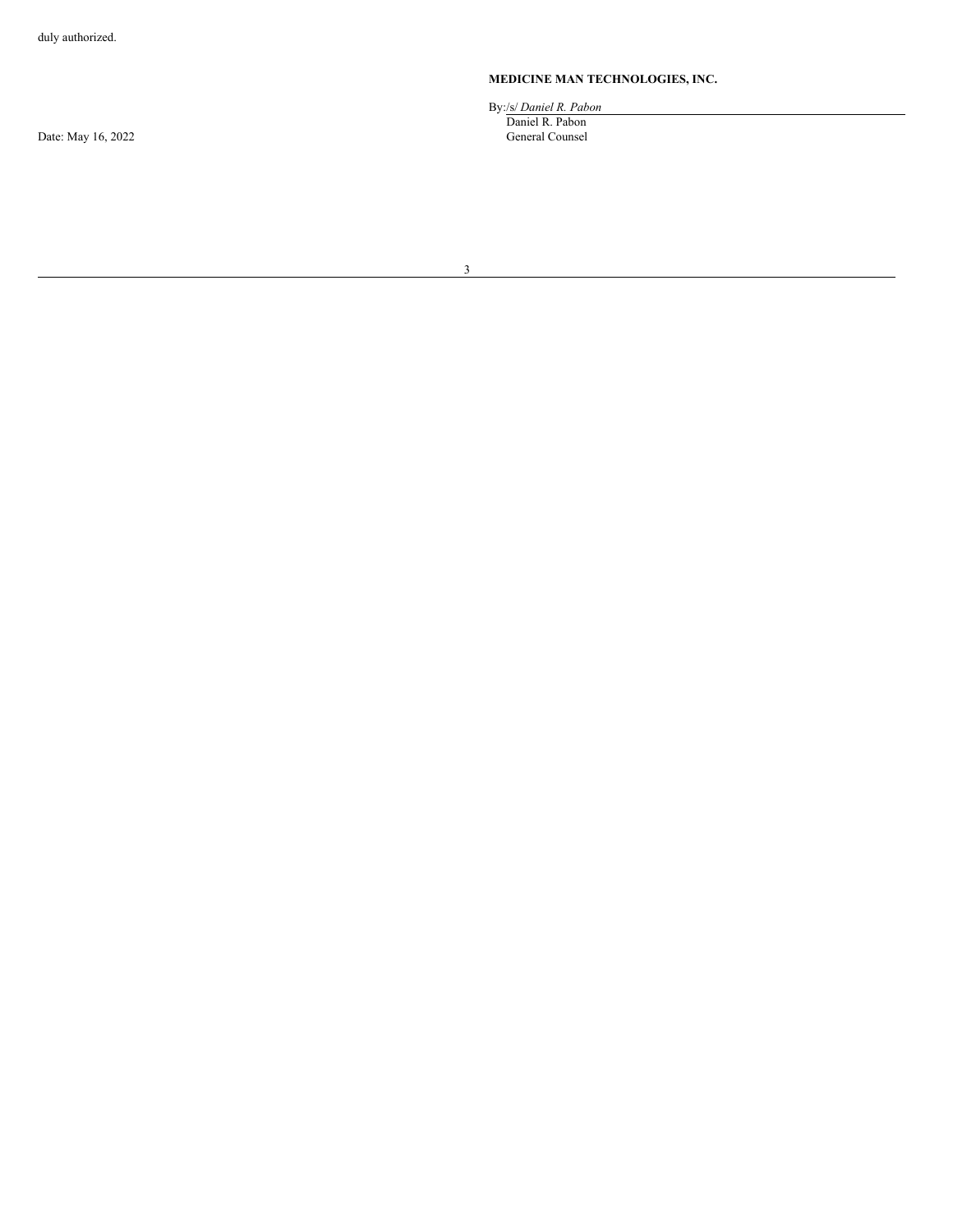

**NEWS RELEASE OTCQX: SHWZ For Immediate Release NEO: SHWZ**

# **SCHWAZZE ANNOUNCES FIRST QUARTER RESULTS**

# **Revenue Increases 64% to \$31.8 Million Compared to \$19.3 Million in Q1 2021**

# **Adjusted EBITDA is \$7.9 Million, 25% of Revenue**

#### **14 Dispensaries Added During Q1 2022 in Colorado and New Mexico**

**On Track to Achieve Guidance**

**Q4 2022 Projected Revenue Annualized Run Rate of Approximately \$220 Million - \$260 Million Q4 2022 Projected Adjusted EBITDA Annualized Run Rate of Approximately \$70 Million - \$82 Million**

**Conference Call & Webcast Scheduled for Today – 4:30 pm EDT**

DENVER, CO - March 31, 2022 - Schwazze, (OTCOX:SHWZ; NEO:SHWZ) ("Schwazze" or the "Company"), today announced financial results for the first quarter ended March 31, 2022 ("Q1 2022").

# **Q1 2022 Financial Summary:**

- · Revenues of \$31.8 million grew 64% compared to \$19.3 million in first quarter ended March 31, 2021 (Q1 2021)
- Retail sales were \$26.5 million up 124% when compared to O1 2021
- Gross Margin of \$10.9 million was up 34.4% compared to \$7.3 million in Q1 2021, both first quarters were affected by purchase accounting
- Net Loss was (\$26.8) million compared to a Net Loss of (\$3.6) million for the same period last year
- Adjusted EBITDA of \$7.9 million was 25% of revenue, compared to \$5.8 million for the same period last year
- Colorado two year stacked IDs for Q1 2022 compared to Q1 2021 and 2020 for same store sales<sup>(1)</sup> were 22.7% and one year IDs<sup>(1)</sup> were  $(8.1\%)$  comparing Q1 2022 to Q1 2021
	- o Average basket size (1) for Q1 2022 was \$59.21 down 1.7% compared to Q1 2021
	- o Recorded customer visits (1) for Q1 2022 totaled 415,308 down 6.4%, compared to Q1 2021
- New Mexico two year stacked IDs for Q1 2022 compared to Q1 2021 and Q1 2020 for same store sales<sup>[1]</sup> were 37.3% and one year IDs<sup>(1)</sup> were (1.9%) comparing
	- Q1 2022 to Q1 2021 o Average basket size (1) for Q1 2022 was \$59.94 down 1.6% compared to Q1 2021
	- o Recorded customer visits (1) for Q1 2022 totaled 122,913 down slightly at 0.3%, compared to Q1 2021

## **Accomplishments for Q1 2022**

Since December 2021, Schwazze has closed acquisitions adding 14 cannabis dispensaries, 10 in New Mexico and four in Colorado as well as four cultivation facilities in New Mexico and one in Colorado and one manufacturing asset in New Mexico.

1

#### **Q1 2022**

- Listed Common Stock on the NEO Exchange
- Signed Definitive Agreement to Acquire Assets of Urban Health & Wellness
- · Closed Acquisition of Brow 2 LLC Assets
- · Closed Acquisition of Emerald Fields
- Added President of New Mexico Division
- · Closed New Mexico Acquisition, Becoming a Regionally Focused MSO
- Added to Key Senior Leadership Team
- Closed Acquisition of Drift Assets

Justin Dye, Chairman and CEO of Schwazze stated "as we continued our successful transformation into a Regional MSO in the first quarter of 2022, we met certain challenges, including the comparison cycling of an inflated Q1 2021, which was aided by stimulus checks and COVID lockdowns. Colorado's high COVID rates during Q1 2022 also impacted sales and internal staff. The devastating Marshall Fires in and around Boulder in January of this year, caused one store to temporarily close and the store has been further impacted due to a displaced population in and around Boulder County. Also, overall sales and a decrease in wholesale revenue was largely impacted by *wholesale distillate pricing pressure and over-supply in the state of Colorado."*

Justin continued, "however, we remain optimistic regarding our continued growth for the remainder of the year as we believe that Colorado's first quarter was impacted by macro events. We are starting to see more positive results entering the second quarter. We are pleased to report that the sales trends in New Mexico, which recently commenced selling recreational-use cannabis on April 1, have seen positive results, and we remain confident in the future growth of this market. Our revenue continues to grow with a 64% increase overall when comparing Q1 2022 to Q1 2021, with retail sales growing to \$26.5 million for the quarter, a 124% increase compared to Q1 2021. While basket sales and customer visits for both Colorado and New Mexico were down quarter over-quarter, attributed to macro events and previous stimulus spending, we once again outpaced the industry performance in the state of Colorado for the quarter by 10.2%. At this time, we do not have a service that publishes comparable market stats in *New Mexico, therefore we will be working on how to compare our performance in the near future."*

# **Q1 2022 Revenue**

Revenues for Q1 2022, totaled \$31.8 million including (i) retail sales of \$26.5 million (ii) wholesale sales of \$5.2 million and (iii) other operating revenues of \$0.04 million, compared to revenues of \$19.3 million including (i) retail sales of \$11.8 million (ii) wholesale of \$7.4 million, and (iii) other operating revenues of \$0.08 million during Q1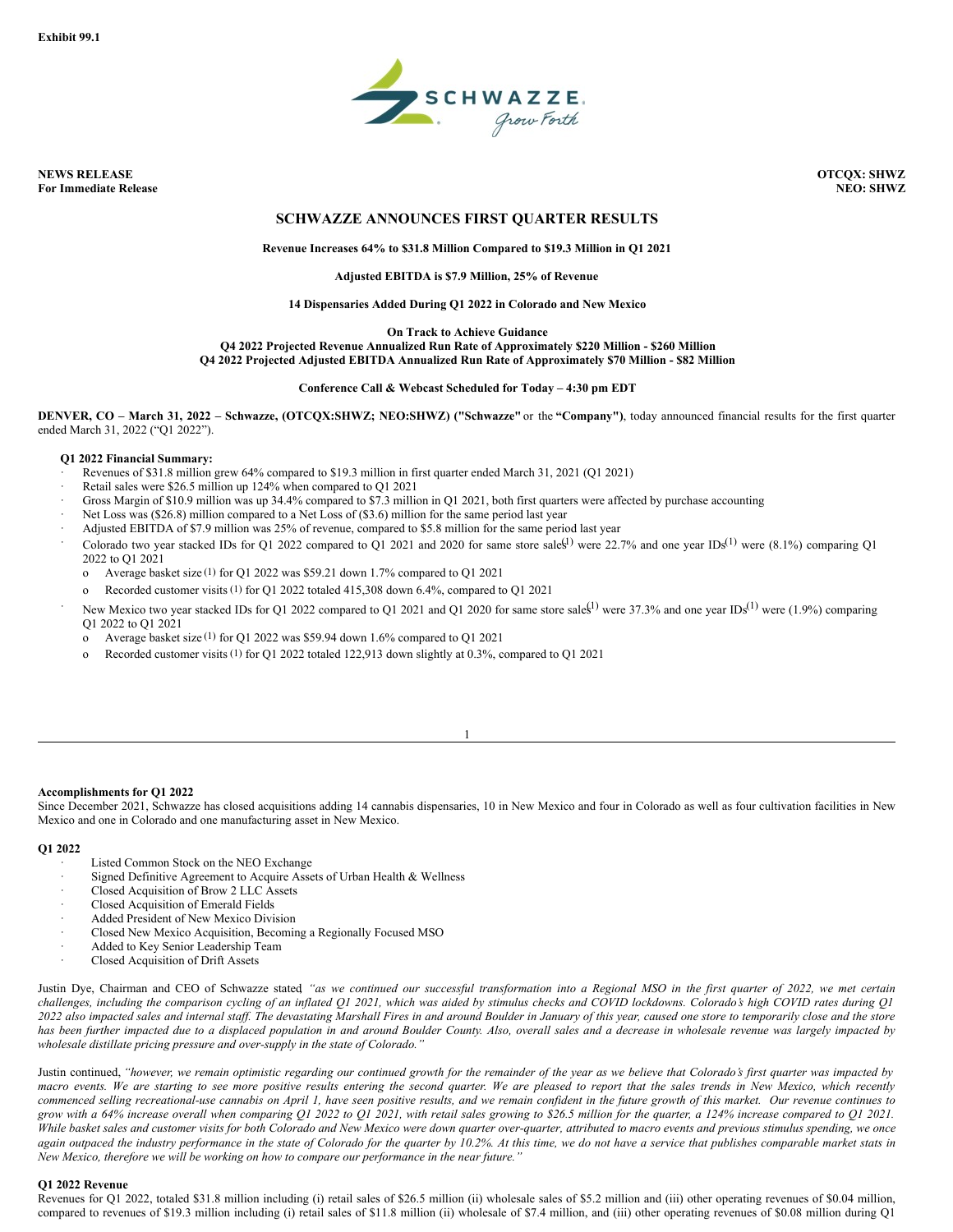2021 and represented an increase of \$12.4 million or 64%. Increased sales are due in large part to additional dispensary sales. In Q1 2022, we acquired fourteen new retail dispensaries. The decrease in wholesale revenue in 2022 was largely due to wholesale distillate pricing pressure and over-supply in the state of Colorado.

Cost of goods and services for Q1 2022, totaled \$20.8 million compared to cost of goods and services of \$12.1 million during Q1 2021, representing an increase of \$8.7 million or 72%. This increase was due to increased sales and growth through acquisition. The cost of goods and services increased at a higher rate than revenue due to the impact of purchase accounting on retail acquisitions made in the each of the first quarters. Q1 2022 had \$6.3 million in additional cost of goods and services due to purchase accounting while Q1 2021 had \$2.2 million of additional cost of goods and services due to purchase accounting.

2

Gross profit increased to \$10.9 million for Q 1 2022 compared to \$7.3 million during the same period in 2021.Gross profit margin declined as a percentage of revenue from 37.5% to 34.4%, although net of purchase accounting, the gross margin increased from 48.7% to 54.1%. This positive result, net of purchase accounting continues to reflect our consolidated purchasing approach, the implementation of our retail playbook, and vertical product sales in New Mexico.

Operating expenses for Q1 2022, totaled \$15.7 million, compared to operating expenses of \$8.7 million during Q1 2021, representing an increase of \$7 million or 80%. This increase was due to increased selling, general and administrative expenses including acquisition costs, professional service fees related to acquisitions, salaries, benefits and related employment costs mostly related to the increased number of dispensaries.

Other expense, net for Q1 2022, totaled \$20.7 million, compared to \$1.7 million during Q1 2021. The increase in other expense, net was due to an increase in interest payments due to various loans and by the non-cash loss on derivative liability related to our 13% senior secured convertible notes due 2026.

As a result of the factors discussed above, a net loss was generated for the Q1 2022 of \$26.8 million, compared to net loss of \$3.6 million during Q1 2021. This loss includes non-cash charges totaling \$16.9 million; this includes derivative liability of \$13.4 million, depreciation and amortization of \$2.5 million and non-cash compensations of \$1.0 million as well as acquisition and capital raise costs associated with the closing of recent acquisitions of \$9.1 million, including \$6.3 million of purchase accounting costs and \$2.8 million of additional related costs.

Adjusted EBITDA for Q1 2022 was \$7.9 million representing 25% of revenue, compared to \$5.8 million for the same period last year. This is derived from Operating Income and adjusting one-time expenses, merger and acquisition and capital raising costs, non-cash related compensation costs, and depreciation and amortization. See the financial table for Adjusted EBITDA below adjustment for details.

For Q1 2022, the Company generated net cash provided from operations of \$5.8 million compared to \$1.7 million for the same period in 2021. The Company has cash and cash equivalents of \$47.1 million at the end of Q1 2022.

Nancy Huber, CFO for Schwazze commented, "Q1 2022 included four acquisitions in January and February expanding the company in all areas. We also found ourselves cycling large numbers from the previous year and were impacted by COVID as many businesses in Colorado were similarly affected in January. As we move forward in quarters not complicated by acquisitions costs, we are targeting to have positive operating income. We remain focused on continuing to drive our operating playbook through all our businesses and plan to outperform the market. We delivered positive operating cash flow despite a challenging quarter. We will continue to invest that cashflow in *growth opportunities both organically and through acquisitions."*

#### **2022 Guidance**

The Company's guidance, issued for 2022 remains unchanged. Guidance has been issued for a fourth-quarter 2022 (Q4 2022) annualized run rate, which excludes transactions that are announced but not closed. Q4 2022 revenue annualized run rate is projected to be approximately \$220 Million to \$260 Million, and the projected Q4 2022 adjusted EBITDA annualized run rate is projected to be from \$70 million to \$82 million.

# NOTES:

(1) Schwazze did not own all the assets and entities in part of  $2021$ ,  $2020$  and  $2019$  and is using unaudited numbers for this comparison.

Adjusted EBITDA represents income (loss) from operations, as reported, before tax, adjusted to exclude non-recurring items, other non-cash items, including stock-based compensation expense, depreciation, and amortization, and further adjusted to remove acquisition and capital raise related costs, and other one-time expenses, such as severance, retention, and employee relocation. The Company uses adjusted EBITDA as it believes it better explains the results of its core business. The Company has not reconciled guidance for adjusted EBITDA to the corresponding GAAP financial measure because it cannot provide guidance for the various reconciling items. The Company is unable to provide guidance for these reconciling items because it cannot determine their probable significance, as certain items are outside of its control and cannot be reasonably predicted. Accordingly, a reconciliation to the corresponding GAAP financial measure is not available without unreasonable effort.

3

#### **Webcast – May 16, 2022 – 4:30 EDT**

Investors and stakeholders may participate in the conference call by dialing 416-764-8650 or by dialing North American toll free 888-664-6383 or listen to the webcast from the Company's website at https://ir.schwazze.com . The webcast will be available on the Company's website and on replay until May 23, 2022, and may be accessed by dialing 888-390-0541 / 117902#.

Following their prepared remarks, Chief Executive Officer, Justin Dye and Chief Financial Officer, Nancy Huber will answer investor questions. Investors may submit questions in advance or during the conference call itself through the weblink: https://produceredition.webcasts.com/starthere.jsp?ei=1548621&tp\_key=88d9ed2417 This weblink has been posted to the Company's website and will be archived on the website. All Company SEC filings can also be accessed on the Company website at https://ir.schwazze.com/sec-filings and on SEDAR at www.sedar.com

#### **About Schwazze**

Schwazze (OTCQX: SHWZ) is building a premier vertically integrated regional cannabis company with assets in Colorado and New Mexico and will continue to take its operating system to other states where it can develop a differentiated regional leadership position. Schwazze is the parent company of a portfolio of leading cannabis businesses and brands spanning seed to sale. The Company is committed to unlocking the full potential of the cannabis plant to improve the human condition. Schwazze is anchored by a high- performance culture that combines customer-centric thinking and data science to test, measure, and drive decisions and outcomes. The Company's leadership team has deep expertise in retailing, wholesaling, and building consumer brands at Fortune 500 companies as well as in the cannabis sector. Schwazze is passionate about making a difference in our communities, promoting diversity and inclusion, and doing our part to incorporate climate-conscious practices. Medicine Man Technologies, Inc. was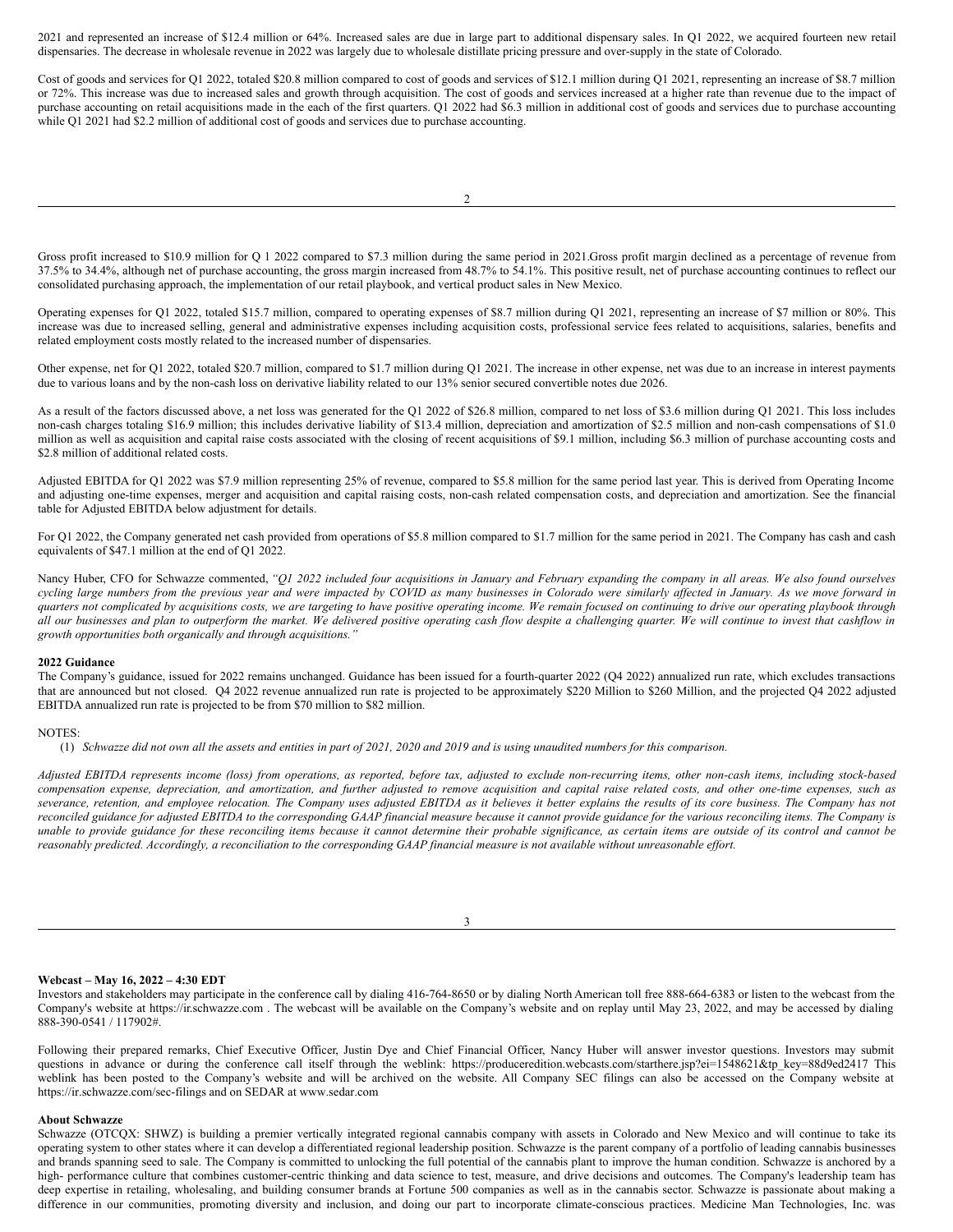<span id="page-4-0"></span>Schwazze's former operating trade name. The corporate entity continues to be named Medicine Man Technologies, Inc. Schwazze derives its name from the pruning technique of a cannabis plant to enhance plant structure and promote healthy growth.

#### **Forward-Looking Statements**

This press release contains "forward-looking statements." Such statements may be preceded by the words "plan," "will," "may," "continue," "predicts," "targeting" or similar words. Forward-looking statements include the guidance provided regarding the Company's Q4 2022 performance and annual capital spending. Forward-looking statements are not guarantees of future events or performance, are based on certain assumptions, and are subject to various known and unknown risks and uncertainties, many of which are beyond the Company's control and cannot be predicted or quantified. Consequently, actual events and results may differ materially from those expressed or implied by such forward-looking statements. Such risks and uncertainties include, without limitation, risks and uncertainties associated with (i) our inability to manufacture our products and product candidates on a commercial scale on our own or in collaboration with third parties; (ii) difficulties in obtaining financing on commercially reasonable terms; (iii) changes in the size and nature of our competition; (iv) loss of one or more key executives or scientists; (v) difficulties in securing regulatory approval to market our products and product candidates; (vi) our ability to successfully execute our growth strategy in Colorado and New Mexico and outside the states, (vii) our ability to identify and consummate future acquisitions that meet our criteria, (viii) our ability to successfully integrate acquired businesses and realize synergies therefrom, (ix) the ongoing COVID-19 pandemic, (x) the timing and extent of governmental stimulus programs, (xi) the uncertainty in the application of federal, state and local laws to our business, and any changes in such laws, and (xii) our ability to achieve the target metrics, including our annualized revenue and EBIDTA run rates set out in our Q4 2022 guidance. More detailed information about the Company and the risk factors that may affect the realization of forward-looking statements is set forth in the Company's filings with the Securities and Exchange Commission (SEC), including the Company's Annual Report on Form 10-K and its Quarterly Reports on Form 10-Q. Investors and security holders are urged to read these documents free of charge on the SEC's website at http://www.sec.gov. The Company assumes no obligation to publicly update or revise its forward-looking statements as a result of new information, future events or otherwise except as required by law.

| <b>Investors</b>          |
|---------------------------|
| Joanne Jobin              |
| <b>Investor Relations</b> |
| Joanne.jobin@schwazze.com |

647 964 0292

Daniel Pabon General Counsel dan@schwazze.com 303-371-0387 x1031

**Media** Julie Suntrup, Schwazze Vice President | Marketing & Merchandising julie.suntrup@schwazze.com 303 371 0387

**March 31, December 31,**

4

#### **MEDICINE MAN TECHNOLOGIES, INC. CONSOLIDATED BALANCE SHEETS**

# *For the Three Months ended March 31, 2022 and 2021 Expressed in U.S. Dollars*

|                                                                                                                  |              | 2022        |              | 2021         |
|------------------------------------------------------------------------------------------------------------------|--------------|-------------|--------------|--------------|
| <b>ASSETS</b>                                                                                                    |              | (Unaudited) |              | (Audited)    |
| Current assets                                                                                                   |              |             |              |              |
| Cash and cash equivalents                                                                                        | $\mathbb{S}$ | 47,688,094  | $\mathbb{S}$ | 106,400,216  |
| Accounts receivable, net of allowance for doubtful accounts                                                      |              | 4,196,533   |              | 3,866,828    |
| Inventory                                                                                                        |              | 16,380,765  |              | 11, 121, 997 |
| Note receivable - current, net                                                                                   |              | 107,500     |              |              |
| Prepaid expenses and other current assets                                                                        |              | 3,008,326   |              | 2,523,214    |
| Total current assets                                                                                             |              | 71,381,218  |              | 123,912,255  |
| Non-current assets                                                                                               |              |             |              |              |
| Fixed assets, net accumulated depreciation of \$2,390,922 and \$1,988,973, respectively                          |              | 16,601,696  |              | 10,253,226   |
| Goodwill                                                                                                         |              | 118,698,717 |              | 43,316,267   |
| Intangible assets, net of accumulated amortization of \$9,791,597 and \$7,652,750, respectively                  |              | 95,443,483  |              | 97,582,330   |
| Marketable securities, net of unrealized loss of \$8,549 and gain of \$216,771, respectively                     |              | 485,004     |              | 493,553      |
| Note receivable – noncurrent, net                                                                                |              |             |              | 143,333      |
| Accounts receivable – litigation                                                                                 |              | 290,648     |              | 303,086      |
| Other noncurrent assets                                                                                          |              | 1,384,863   |              | 514,962      |
| Operating lease right of use assets                                                                              |              | 13,721,007  |              | 8,511,780    |
| Total non-current assets                                                                                         |              | 246,625,418 |              | 161,118,537  |
| Total assets                                                                                                     | \$           | 318,006,636 | \$           | 285,030,792  |
|                                                                                                                  |              |             |              |              |
| <b>LIABILITIES AND STOCKHOLDERS' DEFICIT</b>                                                                     |              |             |              |              |
| Current liabilities                                                                                              |              |             |              |              |
| Accounts payable                                                                                                 | $\mathbb{S}$ | 3,106,503   | \$           | 2,548,885    |
| Accounts payable - related party                                                                                 |              | 100,128     |              | 36,820       |
| Accrued expenses                                                                                                 |              | 15,308,676  |              | 5,592,222    |
| Derivative liabilities                                                                                           |              | 48,340,485  |              | 34,923,013   |
| Notes payable - related party                                                                                    |              | 134,498     |              | 134,498      |
| Income taxes payable                                                                                             |              | 3,287,635   |              | 2,027,741    |
| Total current liabilities                                                                                        |              | 70,277,925  |              | 45,263,179   |
| Long term debt                                                                                                   |              | 117,863,486 |              | 97,482,468   |
| Lease liabilities                                                                                                |              | 14,082,673  |              | 8,715,480    |
| Total long-term liabilities                                                                                      |              | 131,946,159 |              | 106,197,948  |
| <b>Total liabilities</b>                                                                                         |              | 202,224,084 |              | 151,461,127  |
|                                                                                                                  |              |             |              |              |
| Stockholders' equity                                                                                             |              |             |              |              |
| Common stock, \$0.001 par value. 250,000,000 shares authorized; 53,484,820 shares issued and 52,746,376 shares   |              |             |              |              |
| outstanding at March 31, 2022 and 45,455,490 shares issued and 44,717,046 shares outstanding as of December      |              |             |              |              |
| 31, 2021.                                                                                                        |              | 53,486      |              | 45,485       |
| Preferred stock, \$0.001 par value. 10,000,000 shares authorized; 86,994 shares issued and 82,594 outstanding at |              |             |              |              |
| March 31, 2022 and December 31, 2021 and 10,000,000 shares authorized.                                           |              | 87          |              | 87           |
| Additional paid-in capital                                                                                       |              | 171,798,685 |              | 162,815,097  |

Accumulated deficit (54,552,670) (27,773,968)

Common stock held in treasury, at cost, 517,044 shares held as of March 31, 2022 and December 31, 2021. (1,517,036) (1,517,036)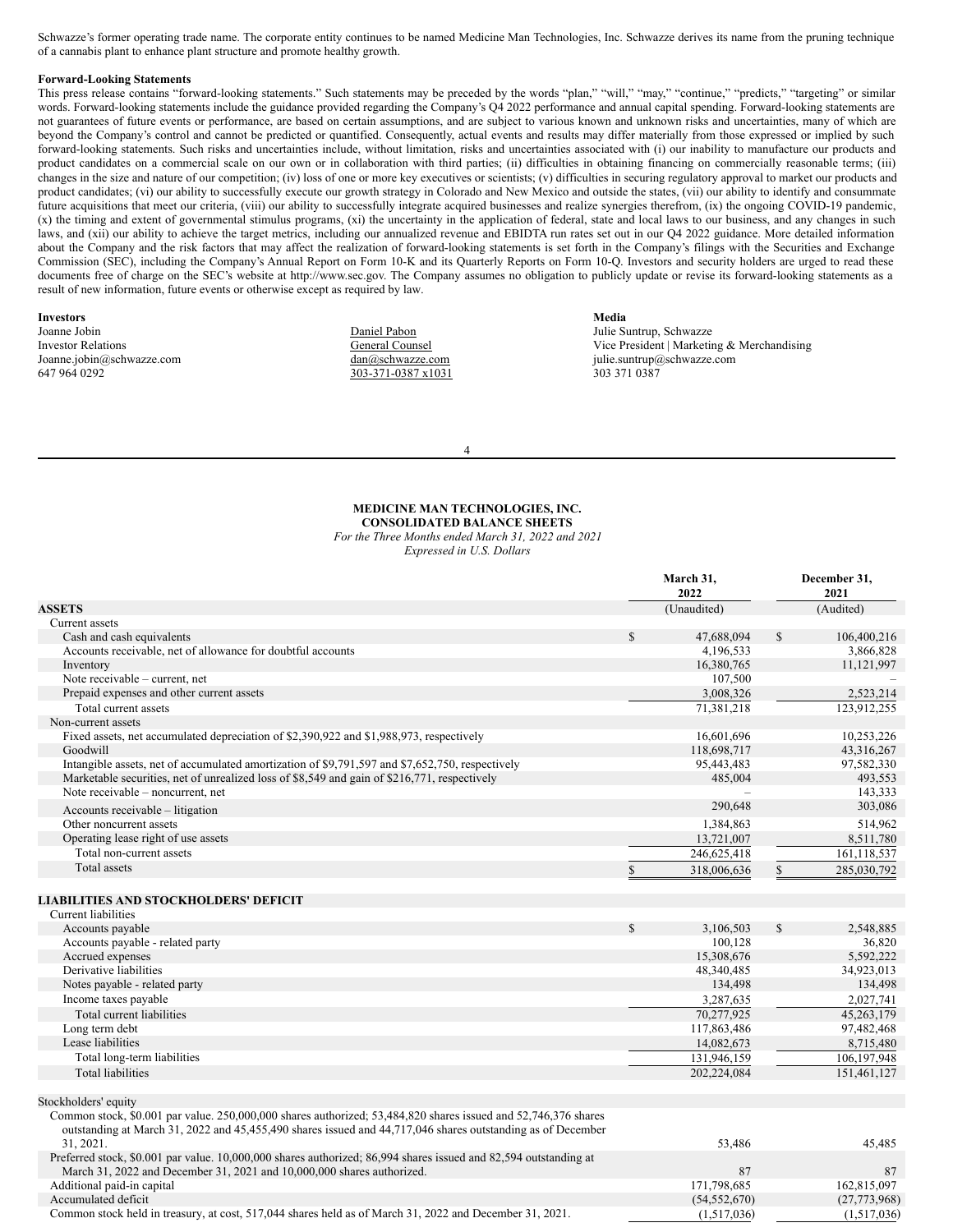| 115,782,552 | 133,569,665 |
|-------------|-------------|
| 318,006,636 | 285,030,792 |

## *See accompanying notes to the financial statements*

### 5

# **MEDICINE MAN TECHNOLOGIES, INC.**

**CONSOLDIATED STATEMENT OF OPERATIONS AND COMPREHENSIVE LOSS (UNAUDITED)**

*For the Three Months ended March 31, 2022 and 2021*

*Expressed in U.S. Dollars*

|                                                               |                      | <b>For the Three Months Ended</b><br>March 31, |  |
|---------------------------------------------------------------|----------------------|------------------------------------------------|--|
|                                                               | 2022                 | 2021                                           |  |
|                                                               | (Unaudited)          | (Unaudited)                                    |  |
| Operating revenues                                            |                      |                                                |  |
| Retail                                                        | \$<br>26,525,716     | \$<br>11,816,200                               |  |
| Wholesale                                                     | 5,207,388            | 7,446,265                                      |  |
| Other                                                         | 44,450               | 77,650                                         |  |
| Total revenue                                                 | 31,777,554           | 19,340,115                                     |  |
| Cost of goods and services                                    |                      |                                                |  |
| Cost of goods and services                                    | 20,840,051           | 12,087,111                                     |  |
| Total cost of goods and services                              | 20,840,051           | 12,087,111                                     |  |
| Gross profit                                                  | 10,937,503           | 7,253,004                                      |  |
| Operating expenses                                            |                      |                                                |  |
| Selling, general and administrative expenses                  | 6,855,711            | 3,189,638                                      |  |
| Professional services                                         | 2,584,472            | 2,195,108                                      |  |
| <b>Salaries</b>                                               | 5,296,777            | 1,869,358                                      |  |
| Stock based compensation                                      | 991,083              | 1,483,806                                      |  |
| Total operating expenses                                      | 15,728,043           | 8,737,910                                      |  |
| Loss from operations                                          | (4,790,540)          | (1,484,906)                                    |  |
| Other income (expense)                                        |                      |                                                |  |
| Interest expense, net                                         | (7,302,254)          | (961, 282)                                     |  |
| Unrealized loss on derivative liabilities                     | (13, 417, 472)       | (1,253,814)                                    |  |
| Other expense                                                 | 7                    |                                                |  |
| Gain (loss) on sale of assets                                 |                      | 292,479                                        |  |
| Unrealized gain on investments                                | (8, 549)             | 214,630                                        |  |
| Total other expense                                           | (20, 728, 268)       | (1,707,987)                                    |  |
| Provision for income taxes                                    | 1,259,894            | 456,614                                        |  |
| Net loss                                                      | (26, 778, 702)       | (3,649,507)<br>$\mathbf S$                     |  |
| Less: Accumulated preferred stock dividends for the period    | (1,743,444)          |                                                |  |
| Net loss attributable to common stockholders                  |                      |                                                |  |
|                                                               | \$<br>(28, 522, 146) | (3,649,507)<br>\$                              |  |
| Earnings (loss) per share attributable to common stockholders |                      |                                                |  |
| Basic earnings (loss) per share                               | (0.61)               | (0.09)                                         |  |
| Weighted average number of shares outstanding - basic         | 46,841,971           | 42,616,309                                     |  |
| Comprehensive loss                                            | (26, 778, 702)<br>\$ | (3,649,507)<br>\$                              |  |

*See accompanying notes to the financial statements*

6

# **MEDICINE MAN TECHNOLOGIES, INC. STATEMENT OF CASH FLOWS (UNAUDITED)** *For the Three Months ended March 31, 2022, and 2021*

*Expressed in U.S. Dollars*

|                                                                          | <b>For the Three Months Ended</b><br>March 31, |  |             |
|--------------------------------------------------------------------------|------------------------------------------------|--|-------------|
|                                                                          | 2022                                           |  | 2021        |
| Cash flows from operating activities                                     |                                                |  |             |
| Net income (loss) for the period                                         | (26,778,702)                                   |  | (3,649,507) |
| Adjustments to reconcile net income to cash used in operating activities |                                                |  |             |
| Depreciation and amortization                                            | 2,540,796                                      |  | 1,790,568   |
| Loss on change in derivative liabilities                                 | 13.417.472                                     |  | 1,253,814   |
| (Gain) loss on investment, net                                           | 8,549                                          |  | (214, 630)  |